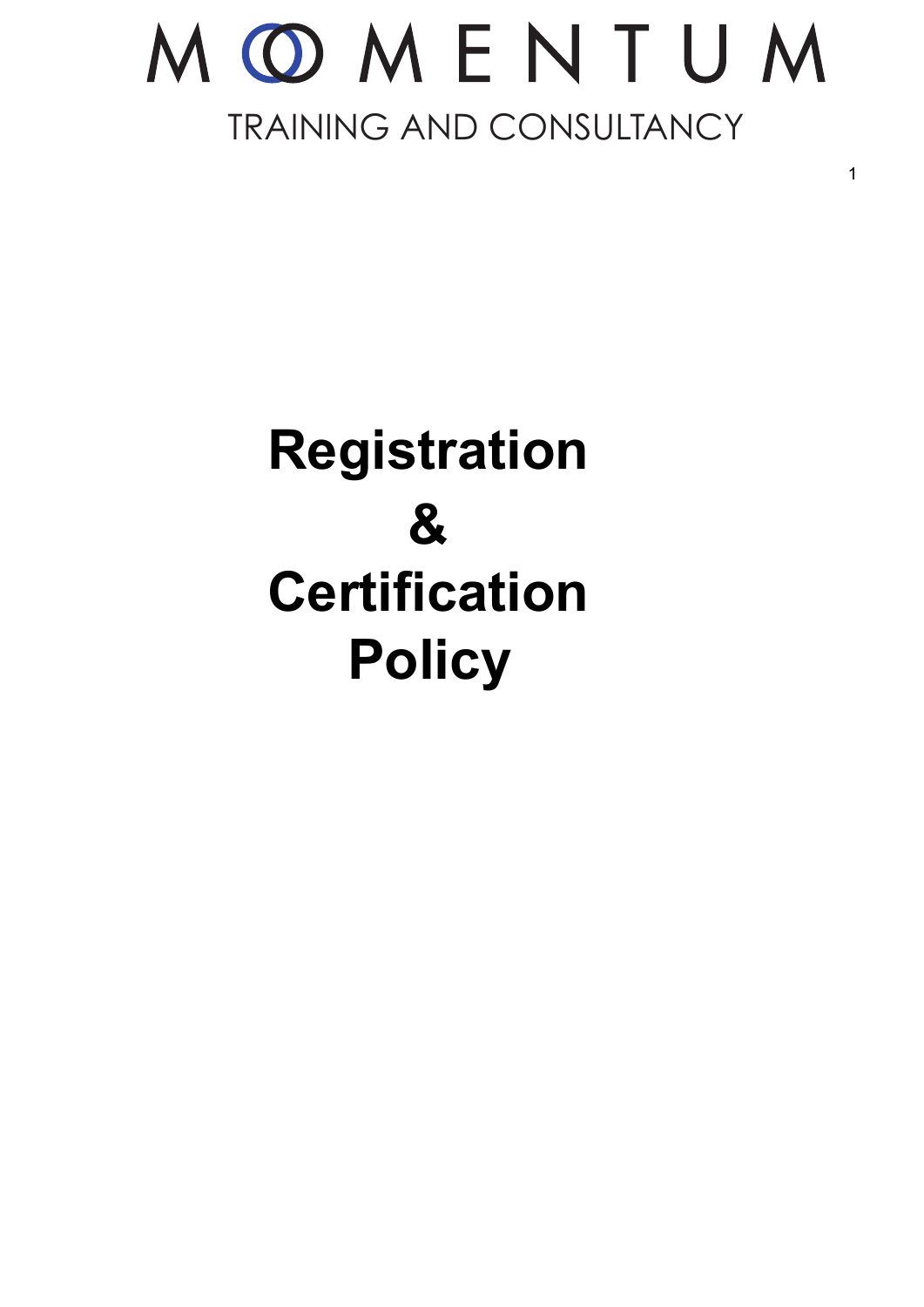# OMENTUM TRAINING AND CONSULTANCY

### **Registration and Certification Policy and Procedures**

#### **Aim**:

- ❖ To ensure that individual students are registered on the correct programme within agreed timescales.
- ❖ To ensure valid student certificates are claimed within the timescales specified by the awarding body.
- ❖ To construct a secure, accurate and accessible audit trail to ensure that student's registration and certification claims can be tracked to the certificate which is issued for each student.

#### **The Centre will:**

- ❖ Register each student within the awarding body requirements.
- ❖ Provide a mechanism for programme teams to check the accuracy of the student registration.
- ❖ The Administration Officer will register students within 12 weeks of the learners start date. Confirmation will be printed and distributed to Head of Departments.
- ❖ Make each student aware of their registration status.
- ❖ Inform the awarding body of withdrawals, transfers or changes to student's details.
- ❖ Inform the awarding body where Momentum Training And Consultancy is able to apply for reasonable adjustments or special consideration for individual students.
- ❖ Ensure that certificate claims are timely and based solely on internally verified assessment records.
- ❖ Audit certificate claims made to the awarding body.
- ❖ Audit the certificates received from the awarding body to ensure accuracy and completeness.
- ❖ Keep all records safely and securely for three years post certificate**.**

#### **Definitions of Key processes in more Depth**

- ❖ **Registration**: registration initiates our Quality Assurance processes. Learners are registered within **12 weeks of programme start date**.
- ❖ **Transfer**: learners can transfer their registration and achievement to date between centres. Transfer between programmes is permitted. Procedures need to ensure transfers are accurate